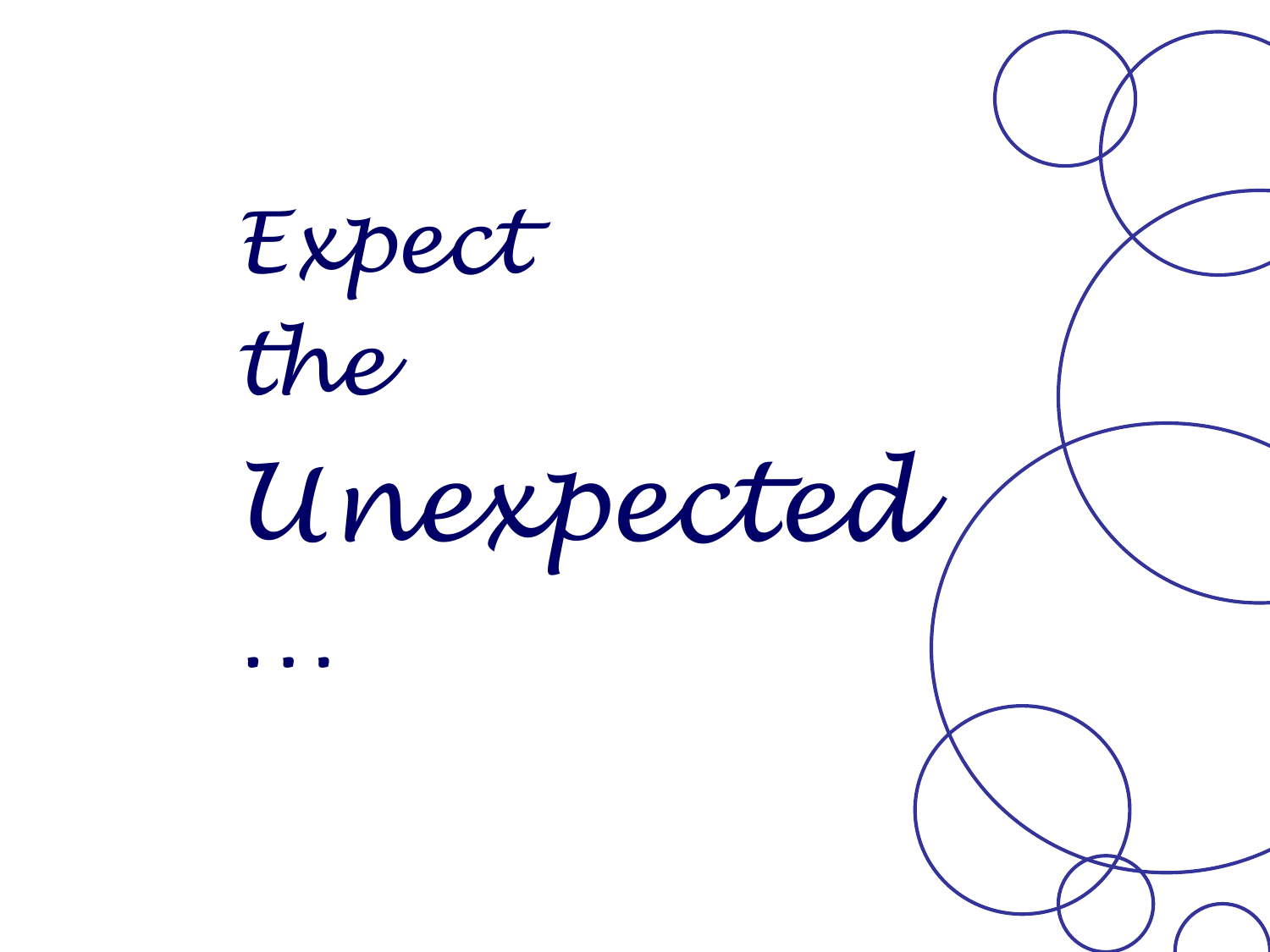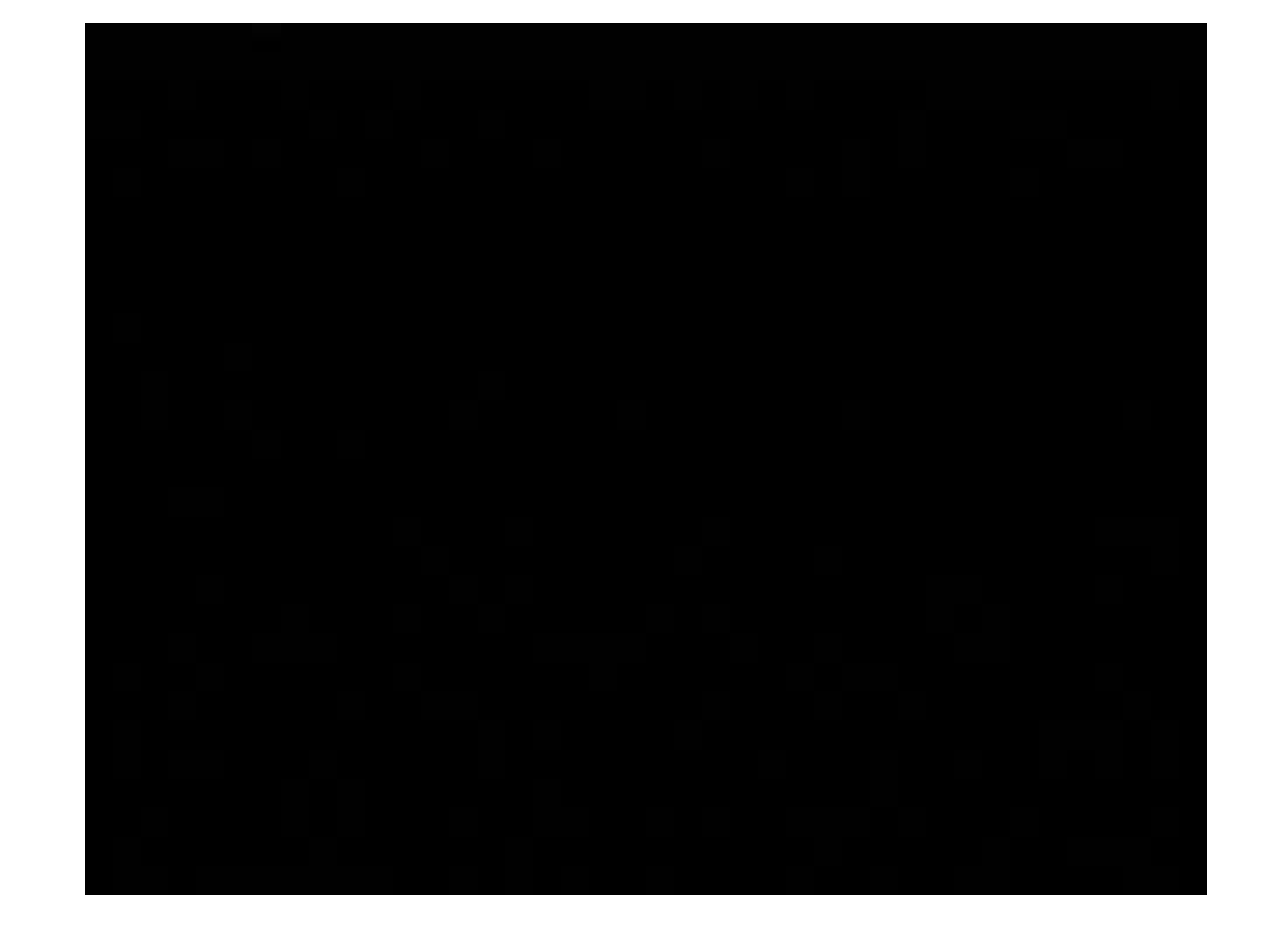**What is our standard of success? What is reality? WHAT ARE THE RULES OF THE GAME? FIFA 2010 South Africa An Inspiring vision Tested blue-print Effective Leadership**

**South Africa achieved the** 

# **IMPOSSIBLE**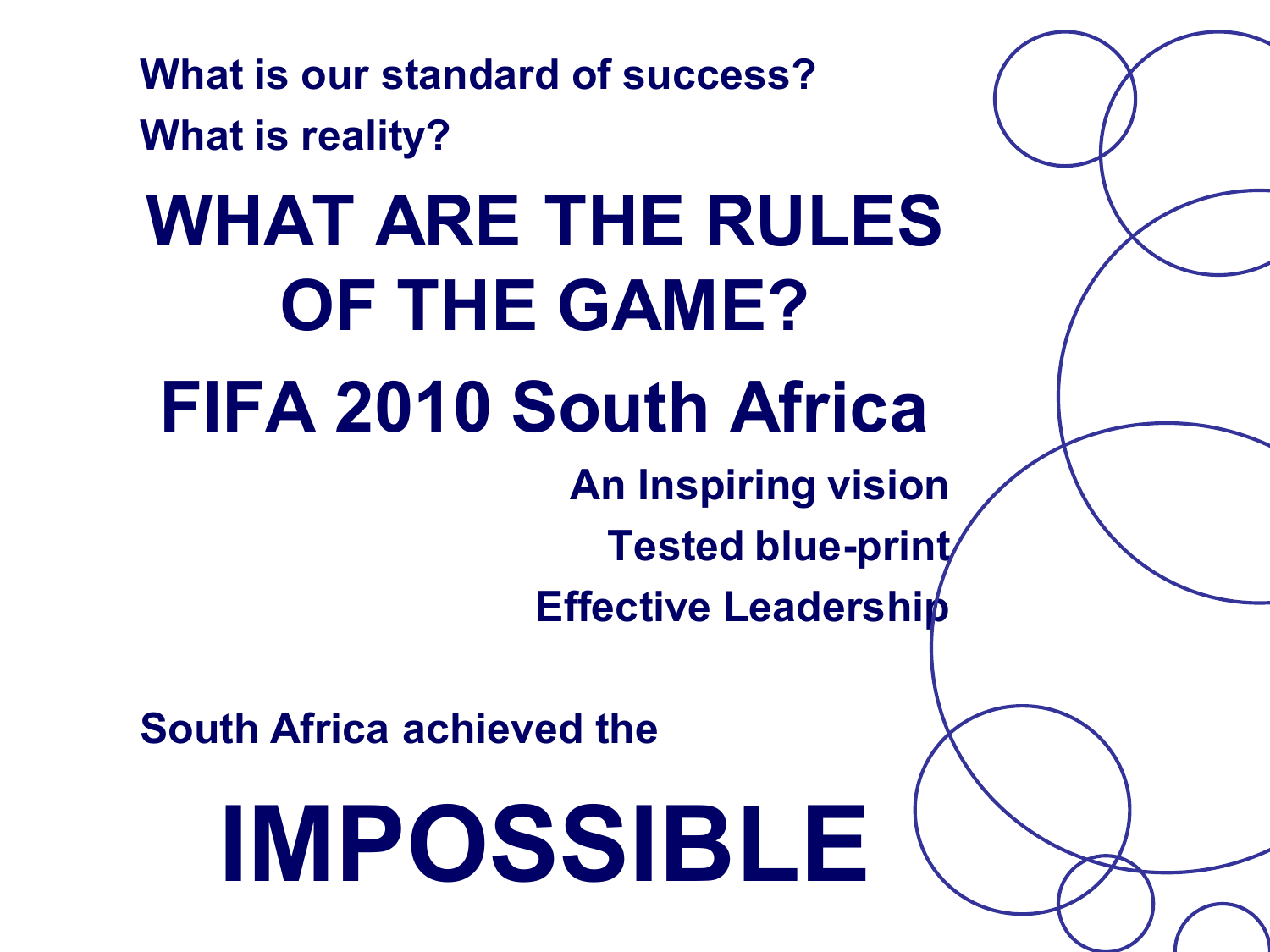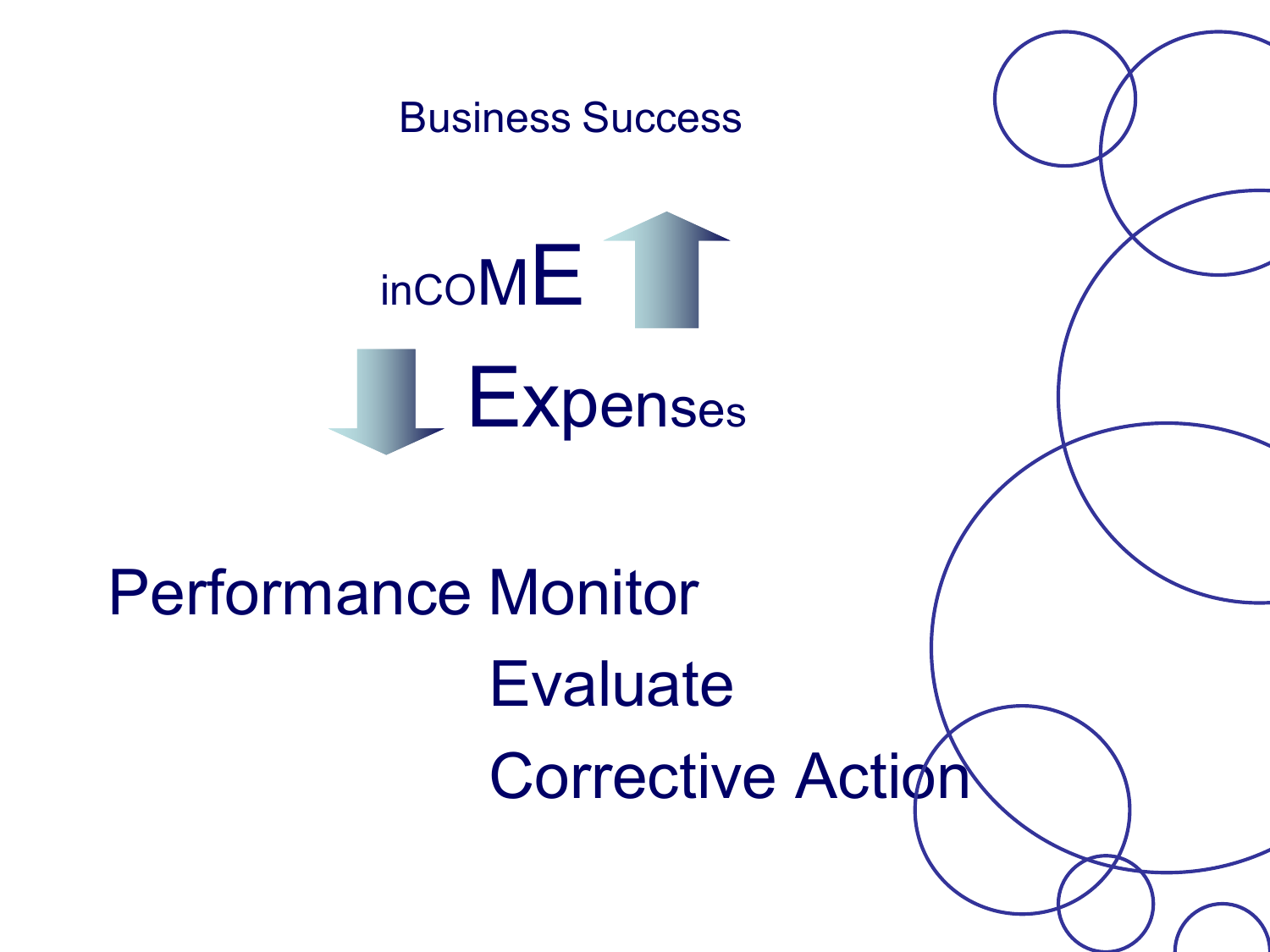**Government COST SAVINGS** Do more with less **Re-think**  - how it should work

- partner with private sector

### **Local Govt – Service Delivery**

income - utilities METER / Billing / Collection expenses – utilities **Telecommunications Electricity** Water & Effluent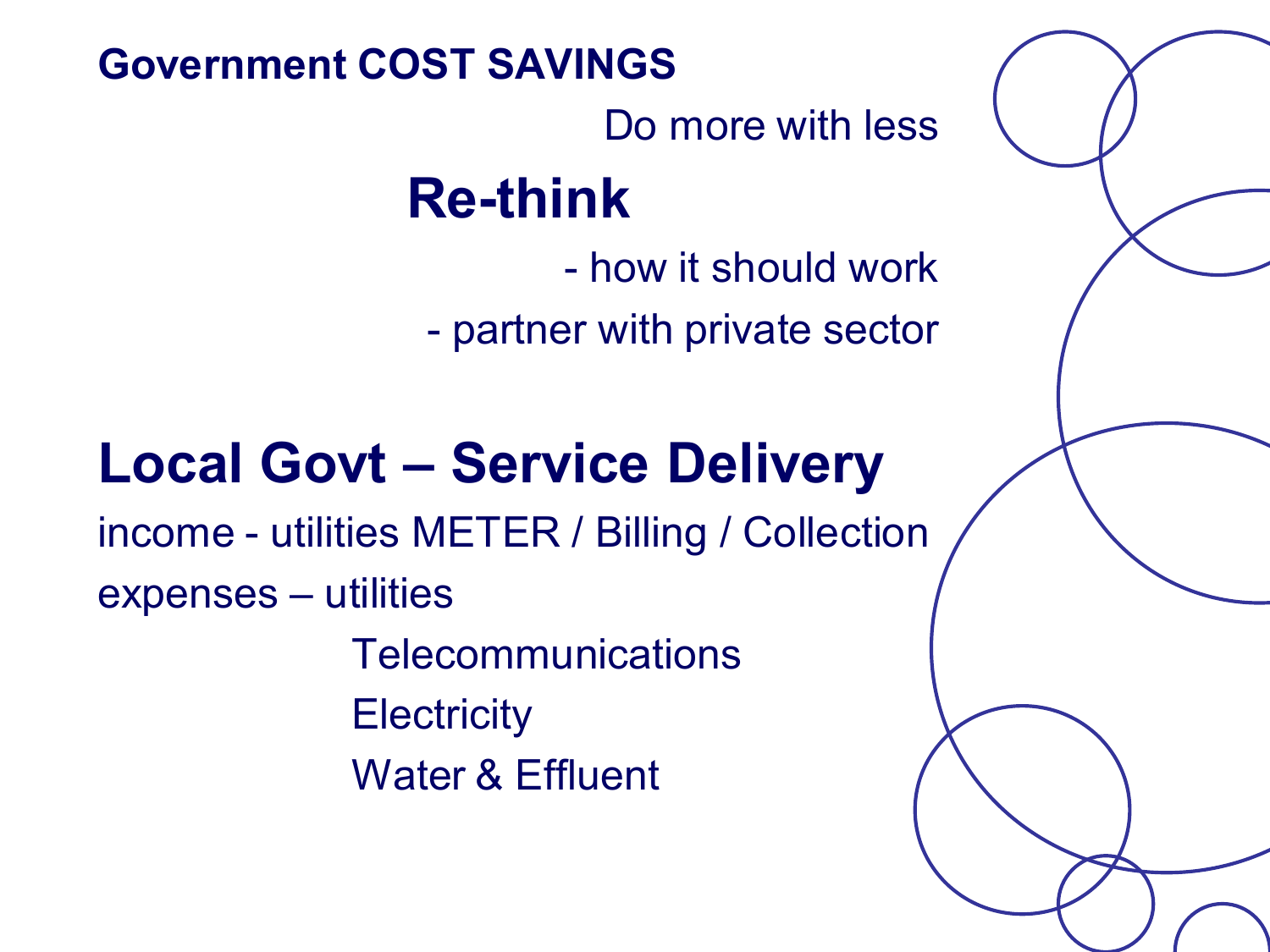### **Knowledge of problem**

"Telecommunication

and Utility costs

are a necessary

evil"

- increasing overall costs, despite planned efficiencies and savings.
- Complexity of **managing supplier accounts**.
- Difficulties in **account consolidation** - large volume of data at varying times.
- **Account allocation** to the correct cost centers is difficult - unrelated services.
- Complexity of **Data analysis** on accounts.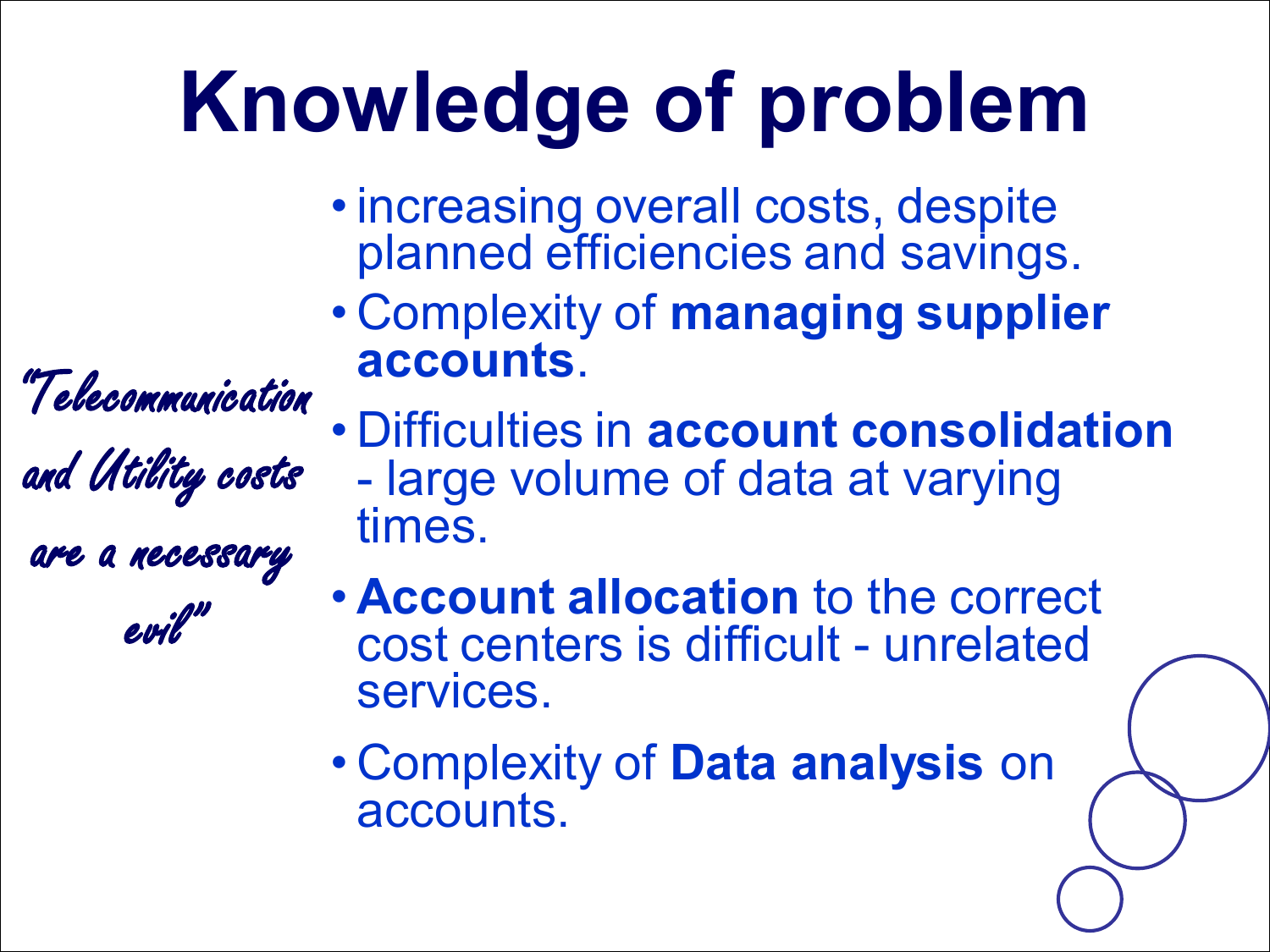### What are the rules of the game?

Financial viability & sustainability Cost savings Service Delivery Clean Audit 2014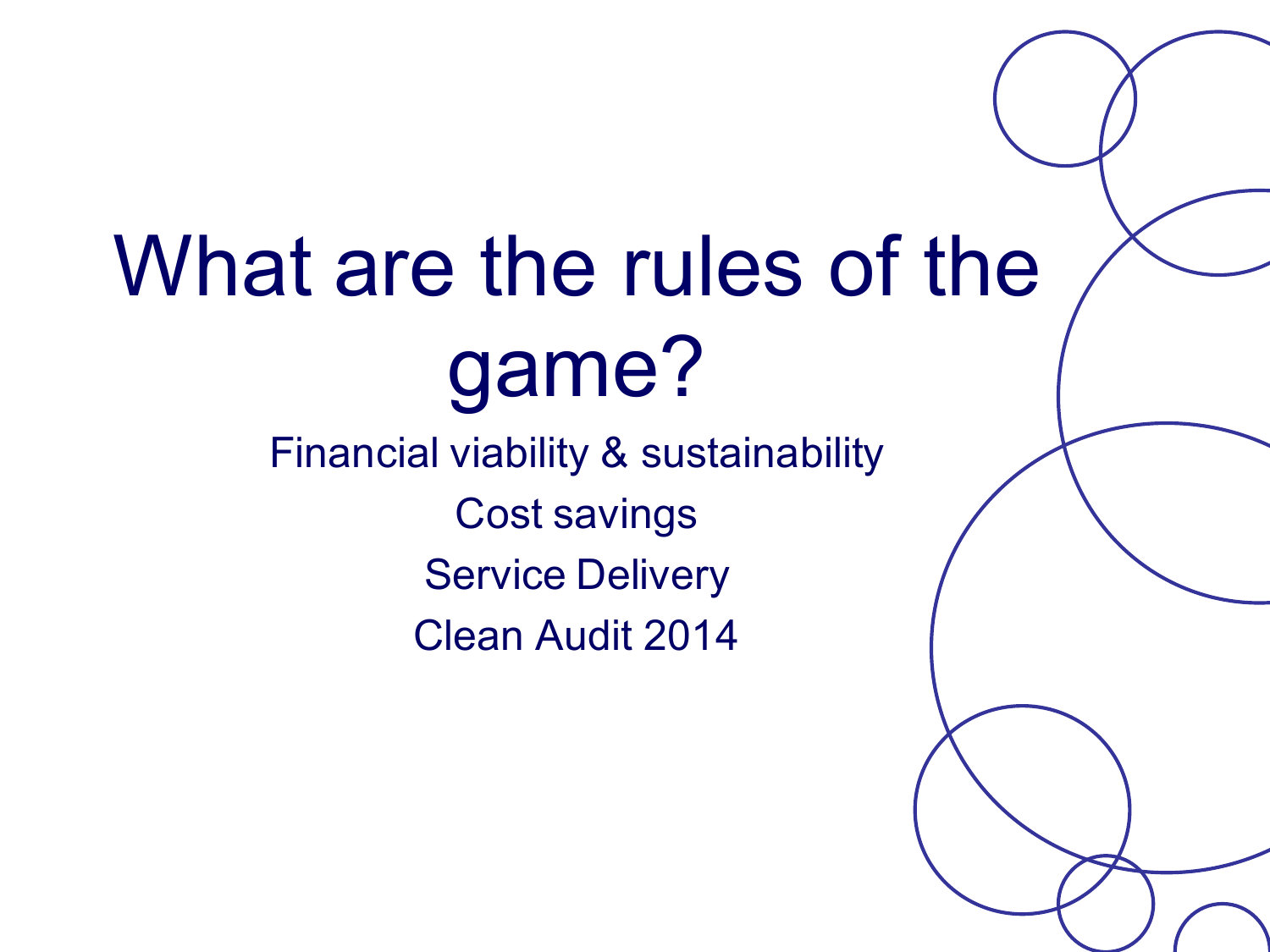

### Cost Savings & Expense Recoveries

Zero risk No budget / capex required If no performance, no cost

Do more with less **Partnership** Risk management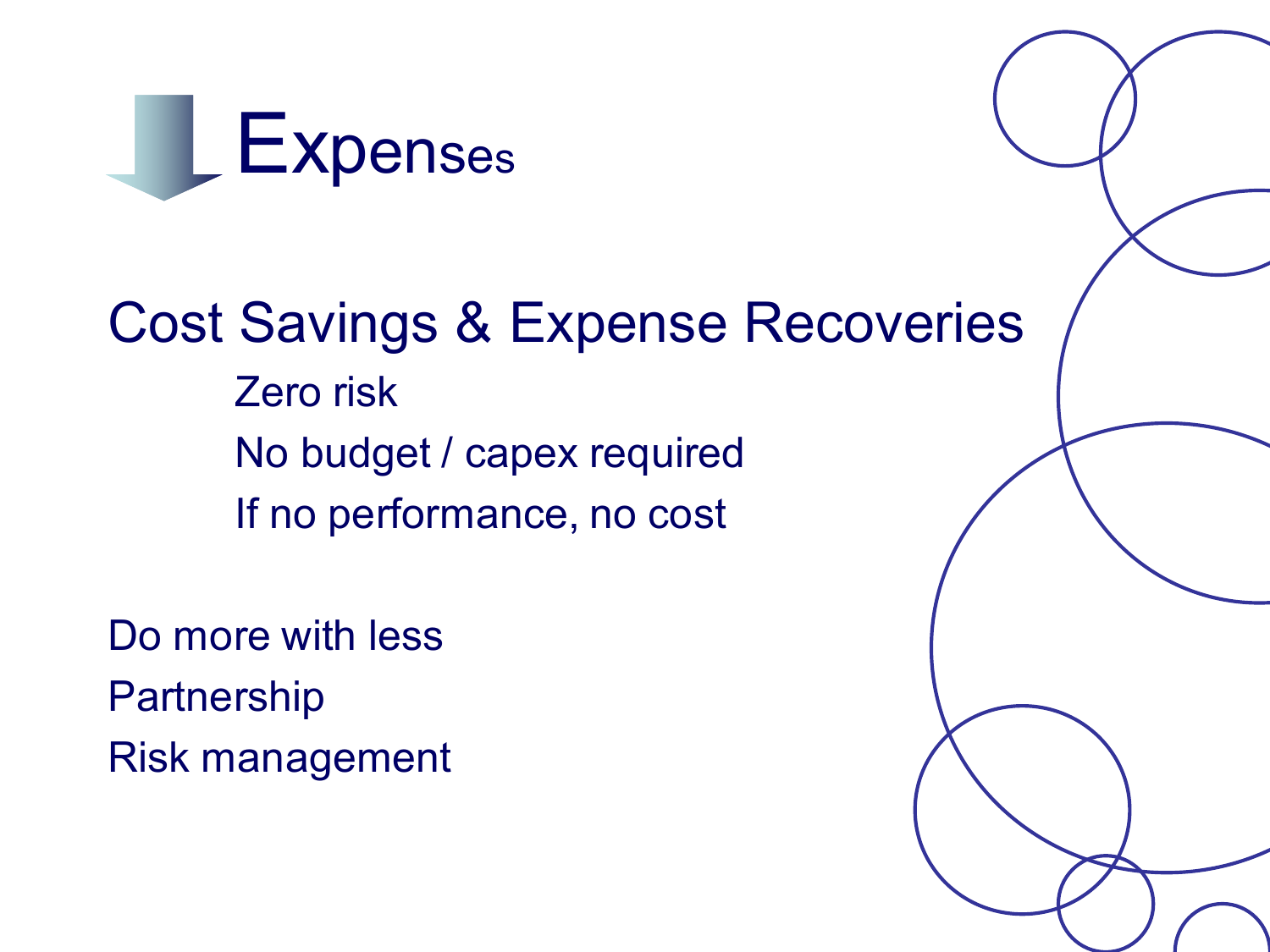## **Case Study 1 – Retail**

#### **Defining Characteristics:**

- **Multi-site – 750 sites**
- **> 2000 Telephony accounts**

#### **Client Benefit:**

- **Consolidated telephony account**
- **R800 k ongoing savings identified**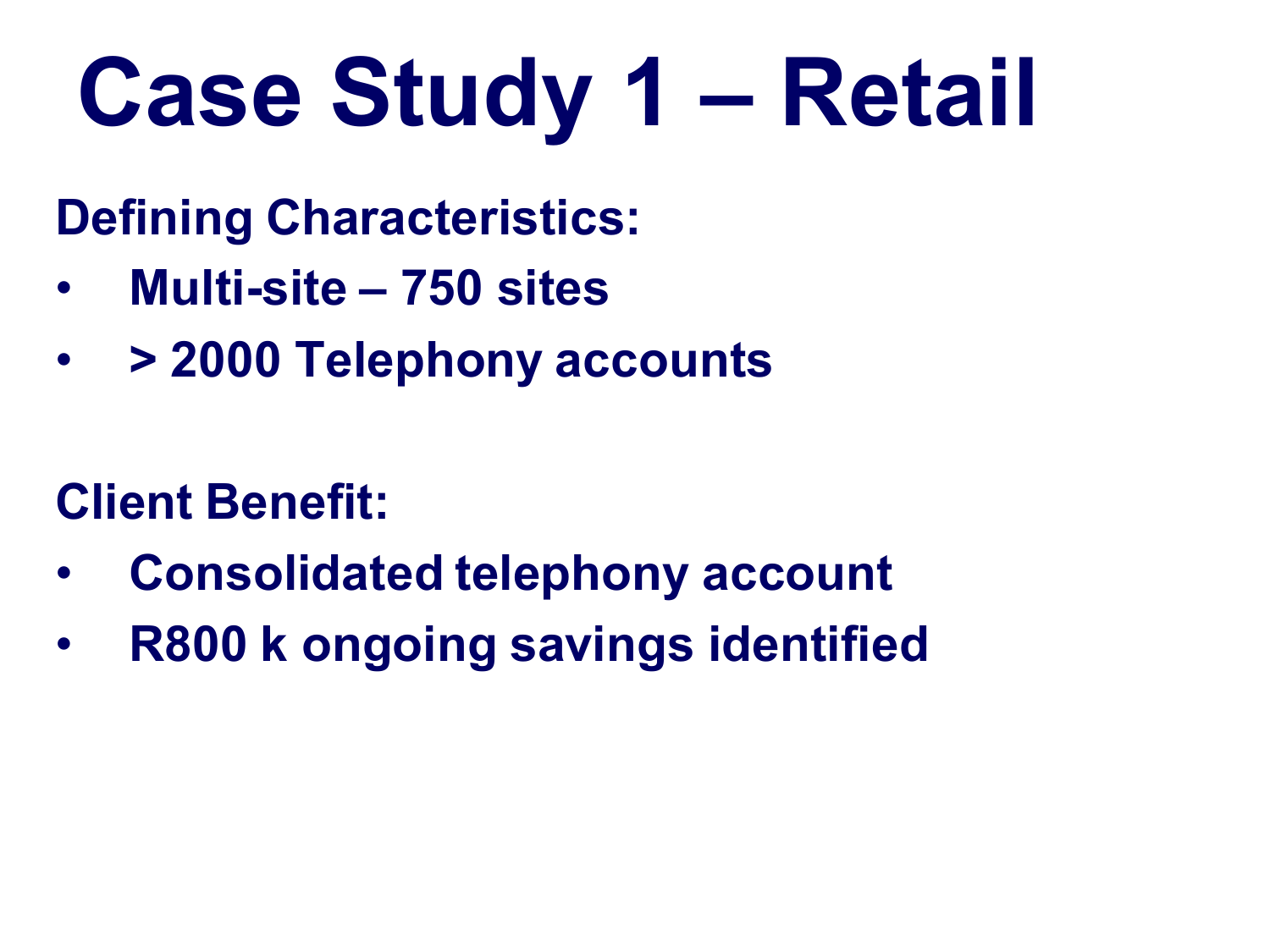# **Case Study 2 - University**

### **Defining Characteristics:**

- **Multi-site -**
	- **46 buildings**
	- **in 8 geographical areas**
- **Advanced Telephony systems (VOIP + LCR)**

### **Client Benefit:**

- **Consolidated telephony account**
- **R3,5 m savings identified**
- **R1,4 m recoveries (refund)**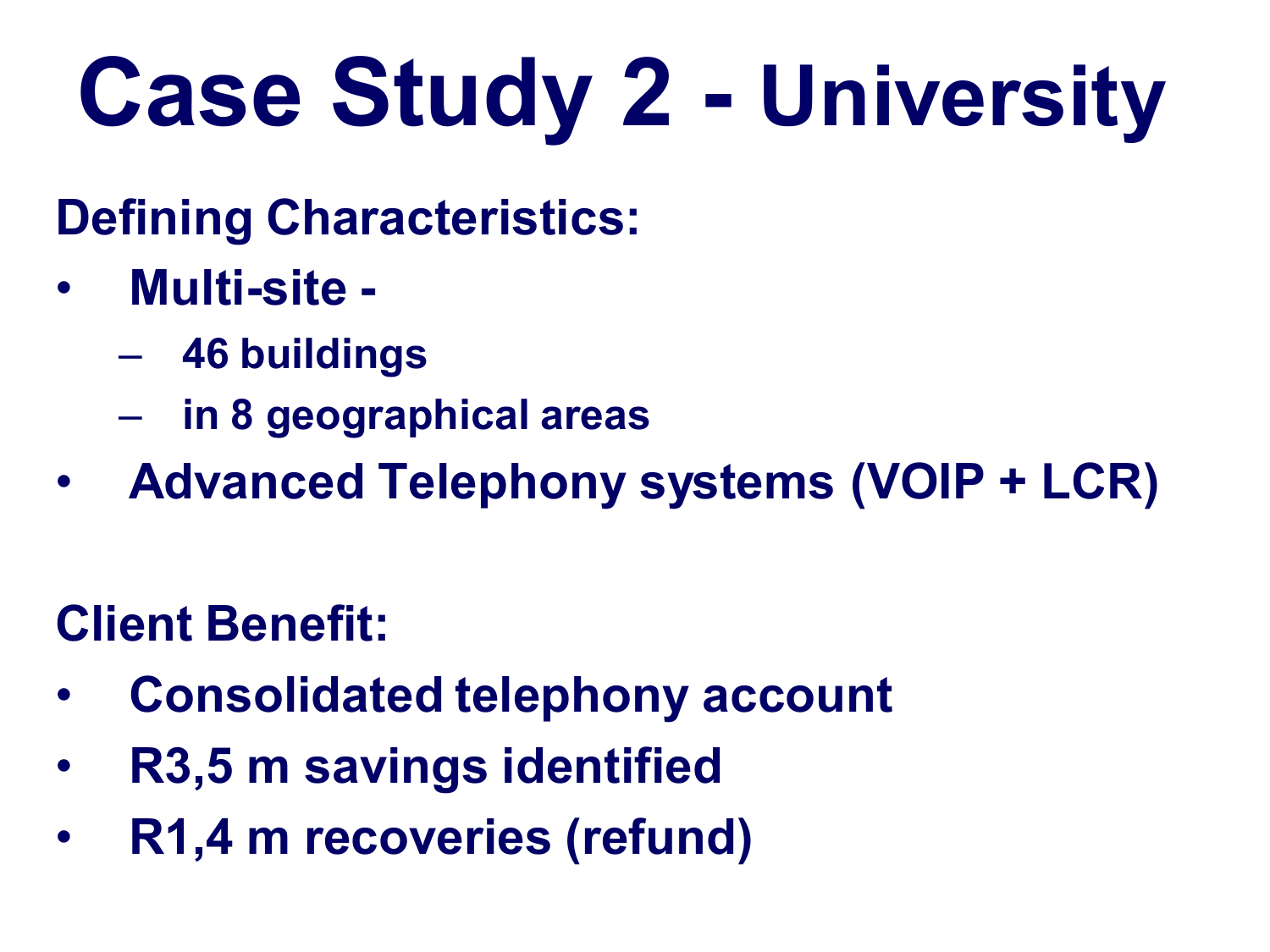## **Case Study 3 - CITY**

**Defining Characteristics:** 

- **Multi-site – 146 sites**
- **Advanced Telephony systems (VOIP + LCR)**

### **Client Benefit:**

- **Consolidated telephony account**
- **R10,8 m ongoing savings identified**
- **> R2 m recoveries (credit/refund)**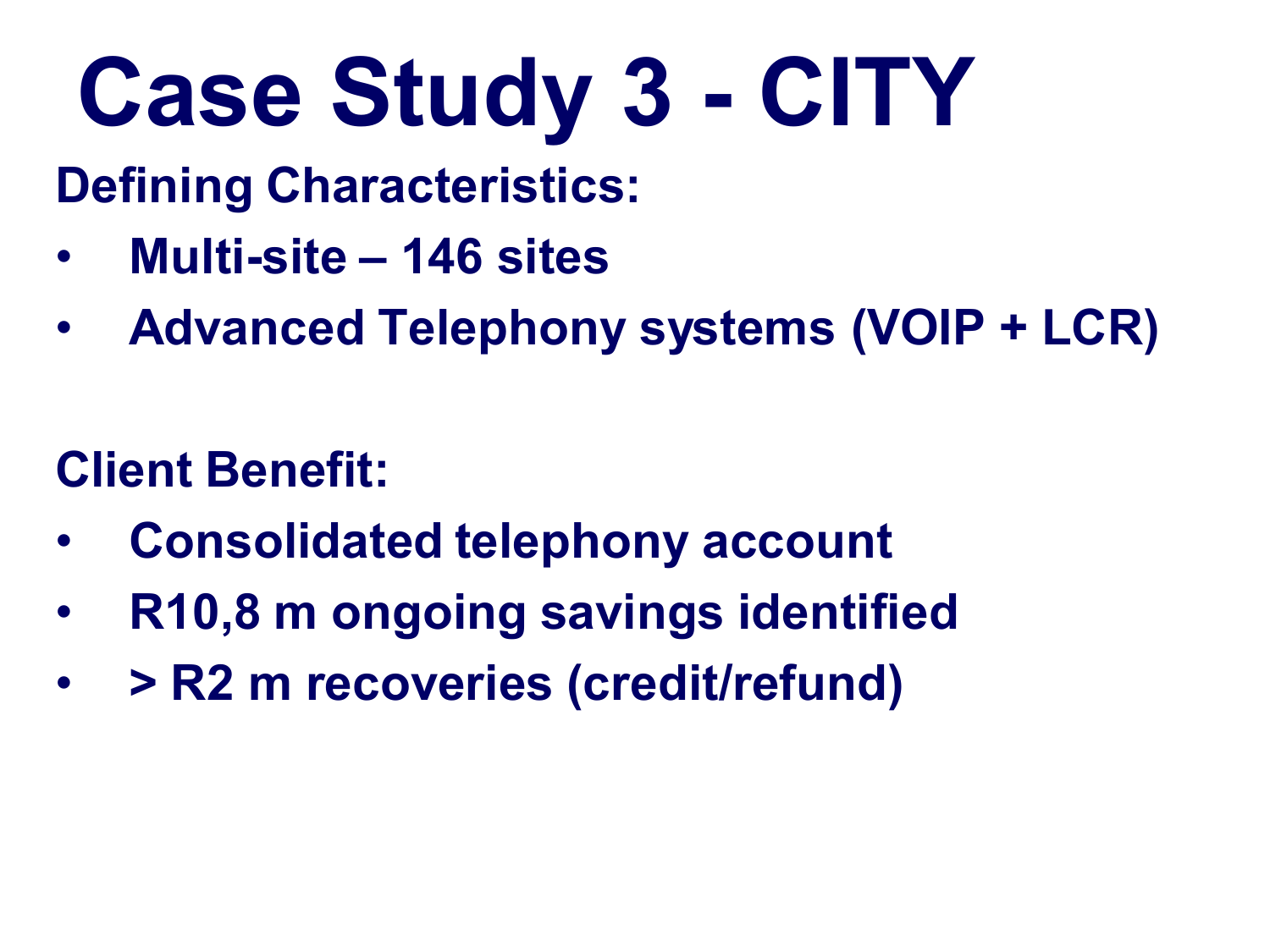# **Case Study 4 – "Top 21" Municipality**

- **Multiple sites**
- **Electricity, Water & Telephony audit**

#### **Client Benefits/cost savings:**

- **Electricity: Savings – R1,9 m p/a**
- **Telecoms: Savings R1,2m p/a**
- **Water: dispute lodged – excess of R100m**